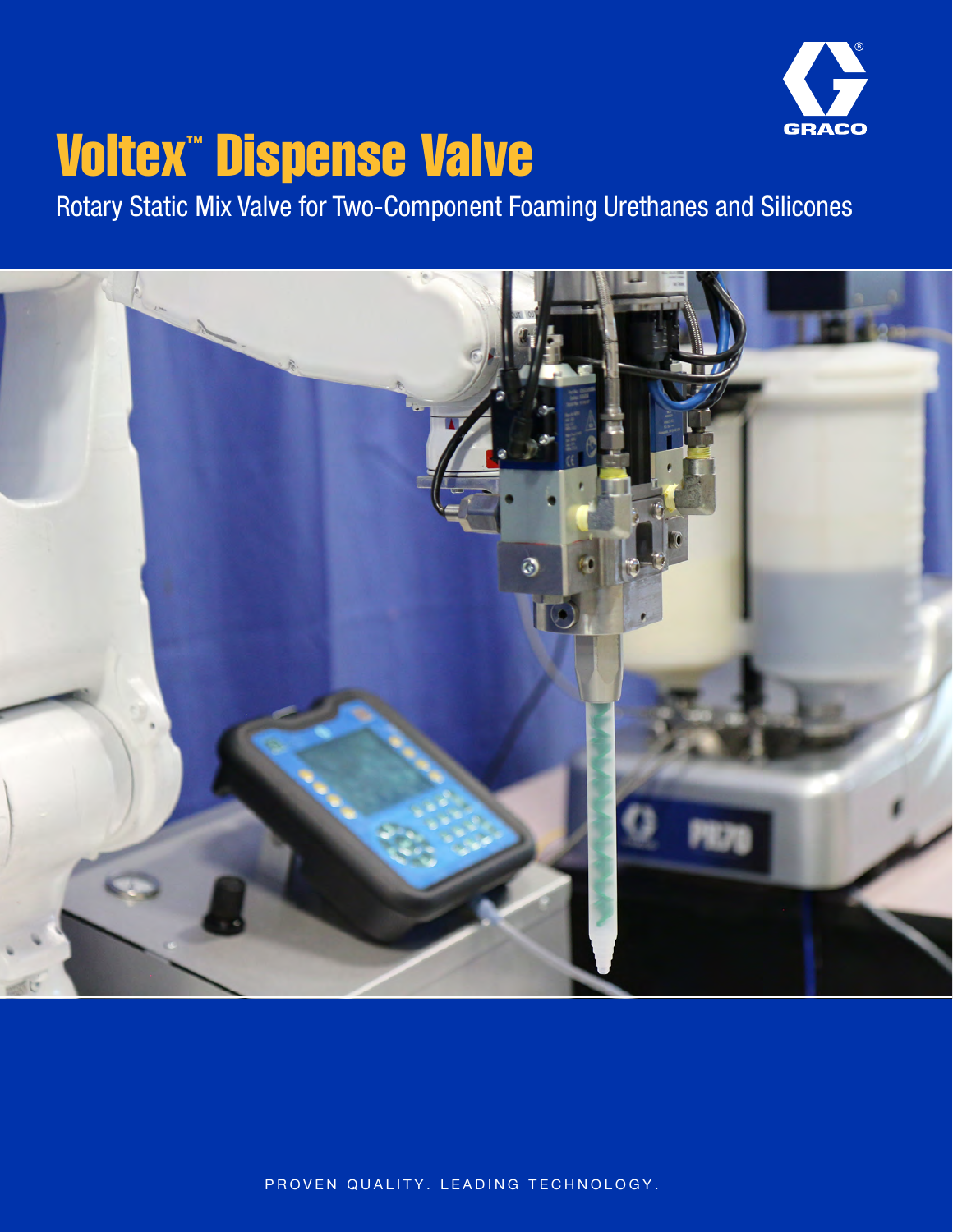## Voltex Dynamic Mix Valve

Capable of dispensing foaming urethanes and silicones with ease and control, the Voltex Dynamic Mix Valve is the final component to complete your two-component dispensing solution. In order to mix with confidence, this rotary static dynamic mix valve is engineered with reliable servo motor, innovative error detection technology, and fully integrated precision controls. These features, along with the valve's flexibility, make it an attractive technology for a wide variety of dispensing applications.



- Direct mounted recirculation valves mean that material is circulated all the way to the point of dispense
- Controls are fully integrated into Graco metering systems which provides seamless functionality



2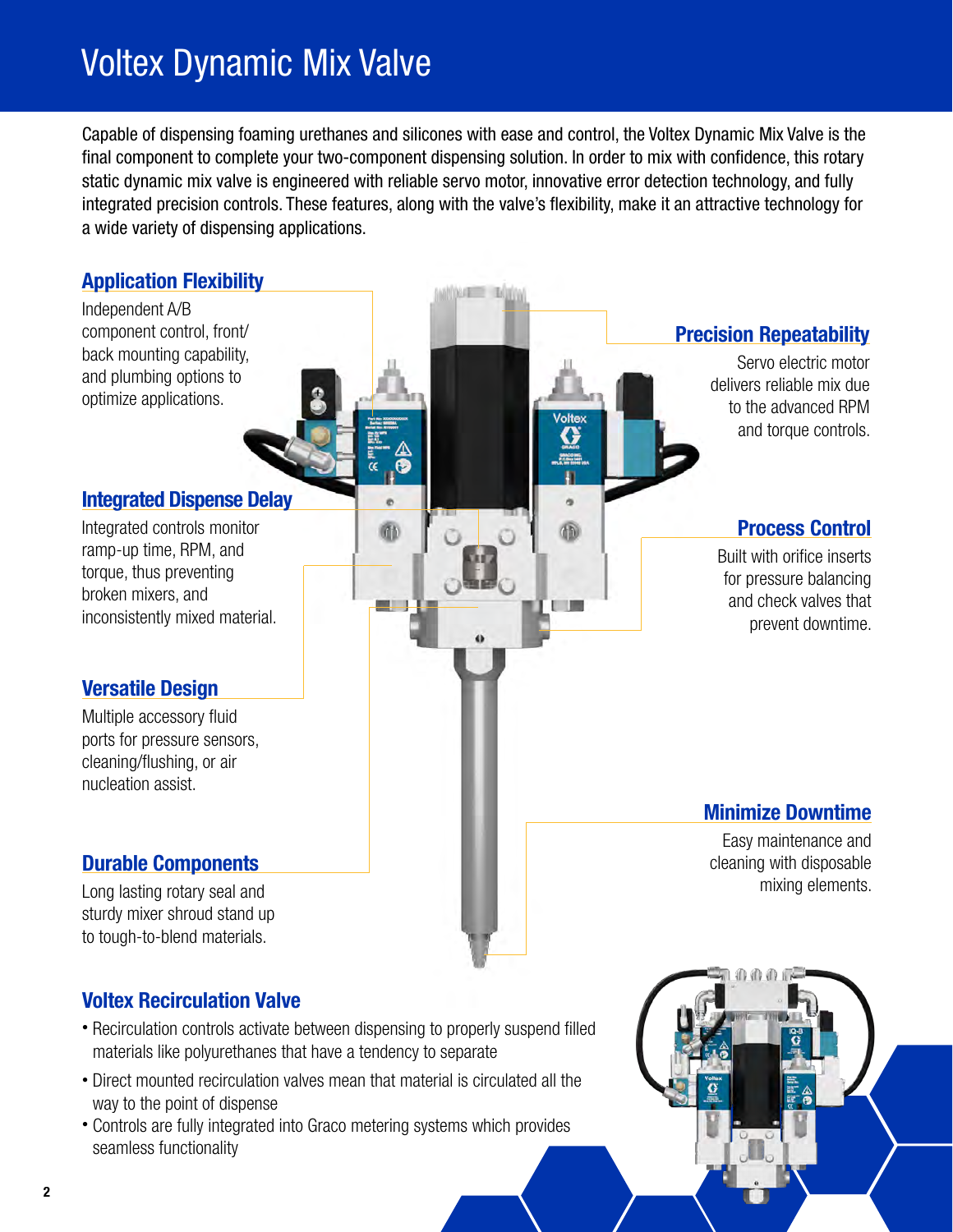## Voltex Dynamic Mix Valve

#### Markets and Applications  $\blacktriangleright$

Built with independent A/B component controls, flexible mounting, and seamless metering system integration, the Voltex Dynamic Mix Valve fits the demands of the most challenging potting, gasketing, bonding, and sealing applications.









## ► Battery <del>■</del> Filtration ■ General Industry ■ Automotive

### ▶ 2K Power Shut-Off Kit

- 2K Power Shut-Off Kit for Voltex Dynamic Mix Valves ensure clean material dispense and shut-off to eliminate bead tails, dripping, and messy clean up
- The disposable Tip Valve can be replaced in minutes or less which minimizes maintenance and cleaning downtime
- Industry standard Luer fitting on Tip Valve for connecting various needle sizes

### ▶ Dispense and Dispose Mixers

- Spiral mixing action thoroughly mixes two-component materials
- No solvent flushing means less mess and reduced disposal expenses
- Rugged, chemical-resistant mixer housing and mixing elements

### ▶ Controller Options

• Choose from wall or table mounting styles to fit your production setup



*Tabletop without ADM Wall mount with ADM*





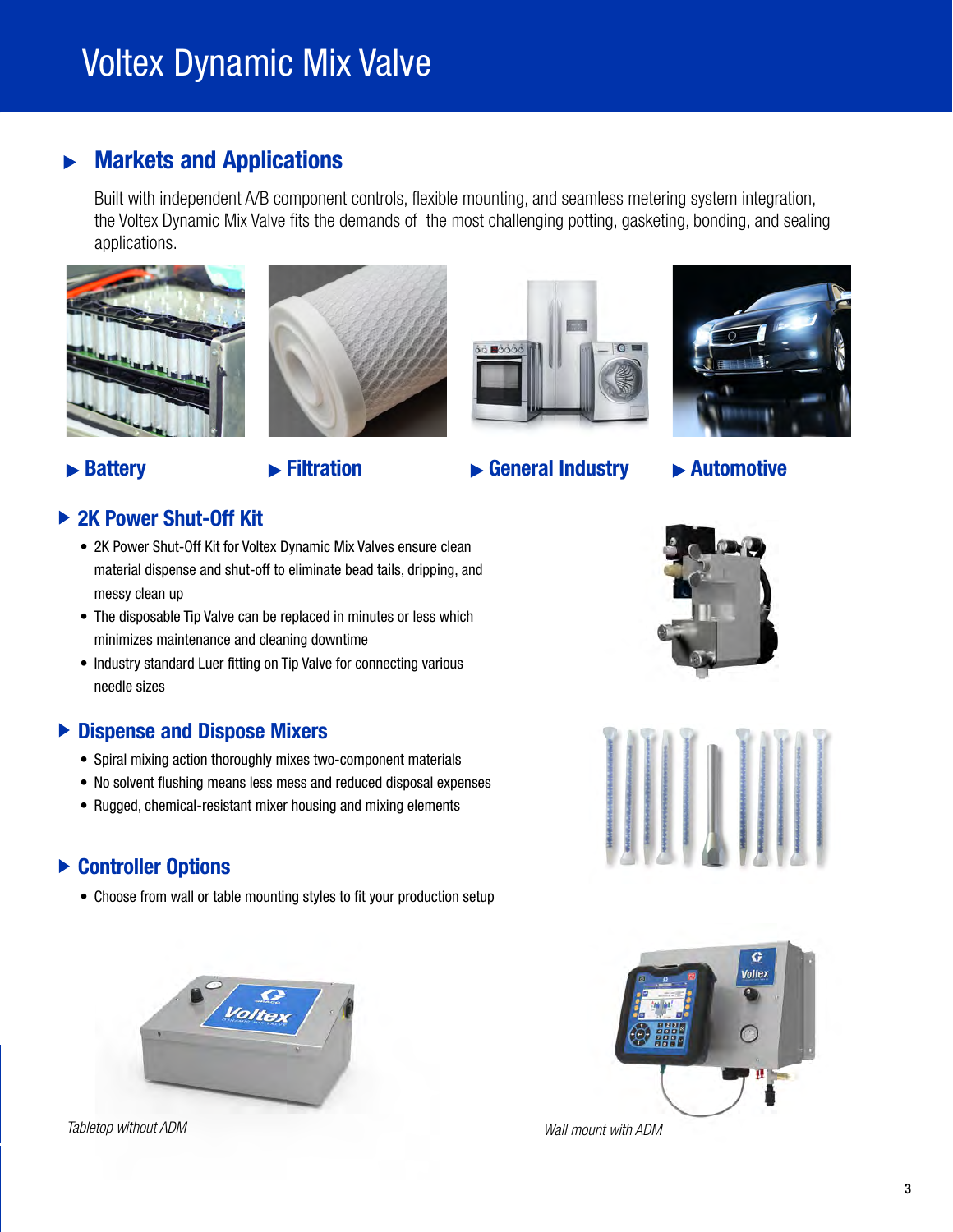## Compatible Systems and Controls

### ▶ Electric Fixed Ratio (EFR) System

Easily integrate the EFR with the Voltex Dynamic Mix Valve for a complete two-component meter, mix and dispense solution. The EFR is ideal for applications requiring precision dispense and superior control over sealant materials.





### PR70

When coupled with the Voltex Dynamic Mix Valve and control box, the ADM equipped PR70 accurately meters, mixes and dispenses two-component medium to lowviscosity materials for potting, gasketing, sealing, and encapsulation applications.

### Hydraulic Fixed Ratio (HFR) System

A meter, mix and dispense system for materials ranging from epoxies to elastomers. Compatible with Voltex Dynamic Mix Valve for high throughput applications requiring on-ratio dispensing, precision dispense, and consistent material flow.



### Process Controls



#### An Easy to Use Control Module

With the Voltex Dynamic Mix Valve and controls, you can be confident that you're accurately dispensing material every time.

#### Integrated Dispense Delay

Integration between the metering system and the Voltex ensures the shot does not start dispensing until the Voltex has accelerated to its set-point RPM.

#### Simple Diagnostics

The controls also incorporate simple diagnostic screens which allow you to quickly check all the process variables and define predictive maintenance parameters.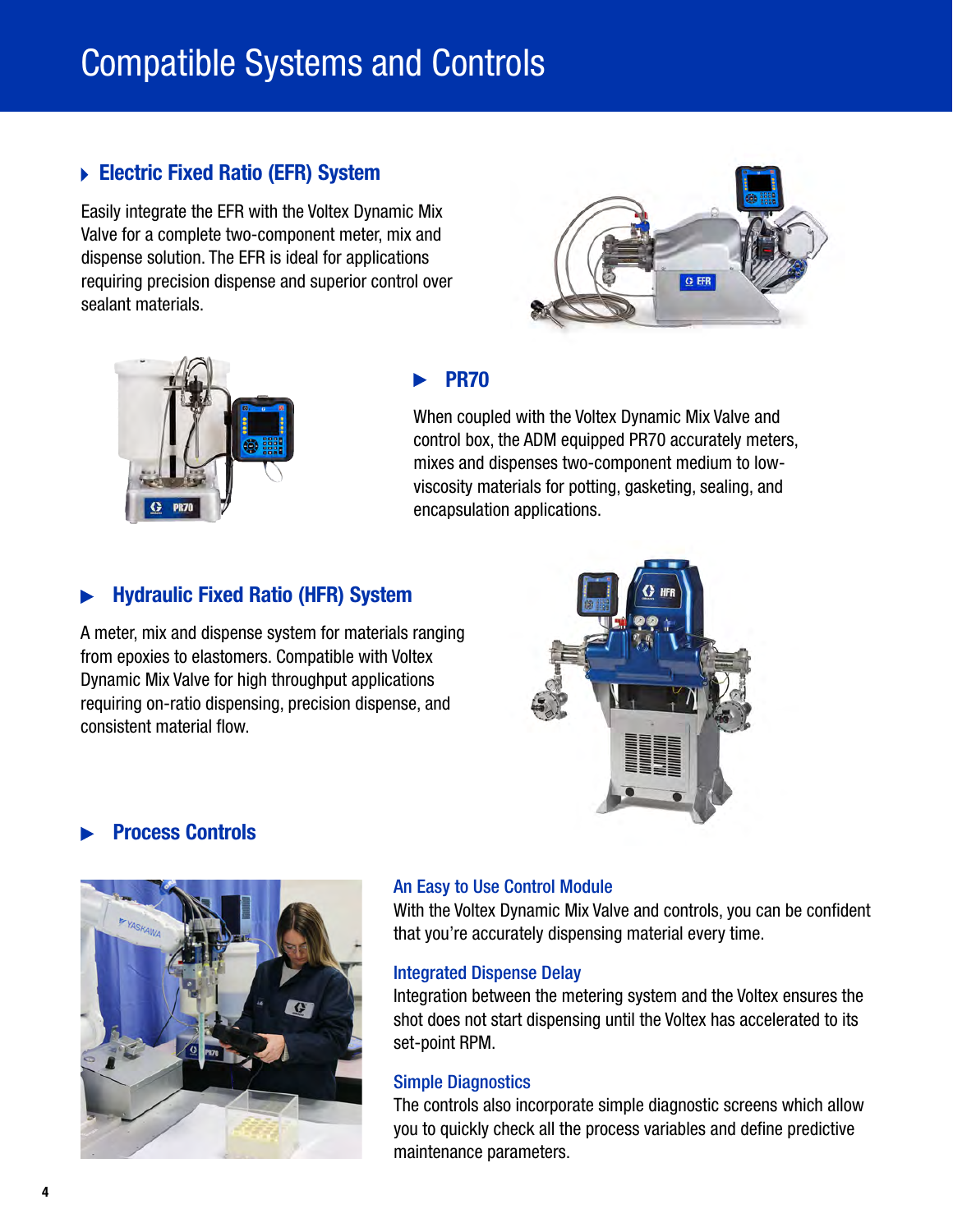## Technical Specifications

|                                             | <b>Voltex Integrated Valve</b>                        | <b>Voltex with Recirculation</b>                        | <b>Voltex Dynamic Mix Valve</b>                       |
|---------------------------------------------|-------------------------------------------------------|---------------------------------------------------------|-------------------------------------------------------|
| Part Number                                 | 25T750                                                | 25U361                                                  | 25T670                                                |
| Compatible System                           | HFR or EFR                                            | HFR or EFR                                              | PR70 or Competitive System                            |
| Approximate Size (W x D x H)                | 8.68 x 3.49 x 9.69 in<br>(220.47 x 88.65 x 246.10 mm) | 8.68 x 6.64 x 11.93 in<br>(220.47 x 168.65 x 303.02 mm) | 8.68 x 3.49 x 9.69 in<br>(220.47 x 88.65 x 246.10 mm) |
| Weight                                      | 11.7 lbs (5.32 kg)                                    | 18 lbs (8.16 kg)                                        | 11.7 lbs (5.32 kg)                                    |
| Solenoids Included                          | Yes                                                   | Yes                                                     | <b>No</b>                                             |
| Fluid Auxiliary Ports (6x on fluid housing) | 1/8 in. NPT (female)                                  |                                                         |                                                       |
| Maximum Static Fluid Pressure               | 3000 psi (20.7 MPa, 207 bar)                          |                                                         |                                                       |
| Maximum Dynamic Fluid Pressure              | 1000 psi (69 Bar, 6.9 MPa)                            |                                                         |                                                       |
| Maximum Air Pressure                        | 120 psi (8.3 Bar, 0.83 MPa)                           |                                                         |                                                       |
| Maximum Motor Speed                         | 4400 rpm                                              |                                                         |                                                       |
| Maximum Operating Temperature               | 149°F (60°C)                                          |                                                         |                                                       |
| <b>Typical Maximum Flow</b>                 | $<$ 50cc/sec                                          |                                                         |                                                       |
| <b>Fluid Inlet Size</b>                     | 1/4 in. NPT (female)                                  |                                                         |                                                       |
| Fluid Outlet Shroud Thread                  | 7/8 in. - 14 UNF (male)                               |                                                         |                                                       |
| Air Line Size                               | 5/16 in. (8mm)                                        |                                                         |                                                       |
| <b>Mounting Screw Size</b>                  | M6 X 1.0 (4x each side)                               |                                                         |                                                       |

| <b>Controller</b>                                           |                                   |
|-------------------------------------------------------------|-----------------------------------|
| Controller Mount Type (wall and table)                      | M6 X 1.0 (4x)                     |
| Required Line Voltage                                       | 100-240 VAC, 50/60 Hz, 1 Phase    |
| Machine Operating Voltage                                   | 24-VDC Components<br>48 VDC Motor |
| Maximum Harness Length (between valve and controller)       | 206 ft. (63m)                     |
| Weight                                                      |                                   |
| 25T671 Voltex Tabletop Control Box for PR70, with ADM       | 32 lbs (14.5 kg)                  |
| 25T672 Voltex Tabletop Control Box for EFR or HFR, No ADM   | 27.9 lbs (12.7 kg)                |
| 25T673 Voltex Wall Mount Control Box for PR70, with ADM     | 33.8 lbs (15.3 kg)                |
| 25T674 Voltex Wall Mount Control Box for EFR or HFR, No ADM | 29.7 lbs (13.5 kg)                |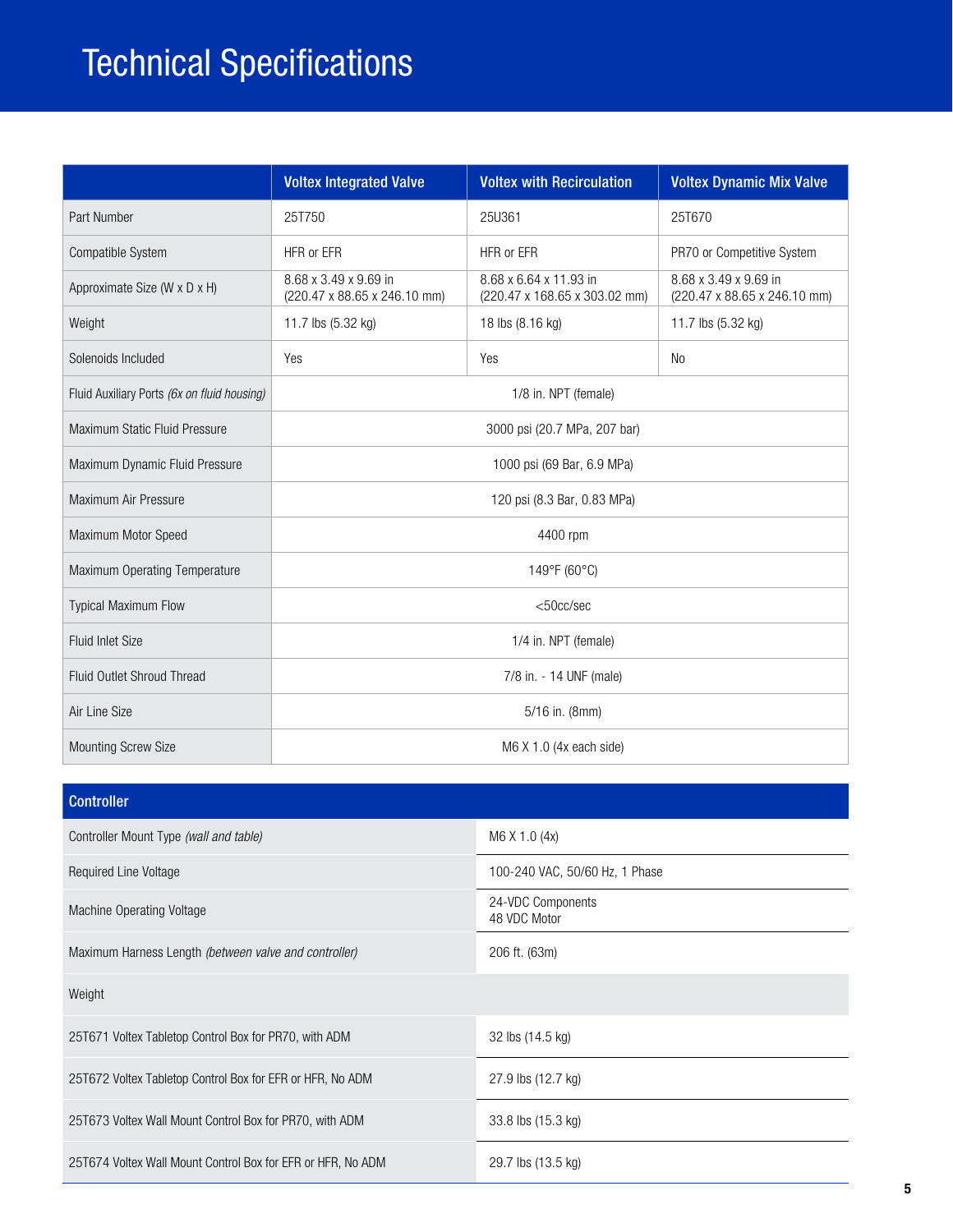## Complete System Packages

| <b>Voltex System Packages</b><br>Includes voltex valve, controller, and integration cable kit. |                                                                                                            |  |  |  |
|------------------------------------------------------------------------------------------------|------------------------------------------------------------------------------------------------------------|--|--|--|
| 25U256                                                                                         | Voltex System Package with Valve, Table Mount Control Box, and Cable Kit for EFR Integration               |  |  |  |
| 25U257                                                                                         | Voltex System Package with Recirculation Valve, Table Mount Control Box, and Cable Kit for EFR Integration |  |  |  |
| 25U258                                                                                         | Voltex System Package with Valve, Wall Mount Control Box, and Cable Kit for EFR Integration                |  |  |  |
| 25U259                                                                                         | Voltex System Package with Recirculation Valve, Wall Mount Control Box, and Cable Kit for EFR Integration  |  |  |  |
| 25U260                                                                                         | Voltex System Package with Valve, Table Mount Control Box, and Cable Kit for HFR Integration               |  |  |  |
| 25U261                                                                                         | Voltex System Package with Recirculation Valve, Table Mount Control Box, and Cable Kit for HFR Integration |  |  |  |
| 25U262                                                                                         | Voltex System Package with Valve, Wall Mount Control Box, and Cable Kit for HFR Integration                |  |  |  |
| 25U263                                                                                         | Voltex System Package with Recirculation Valve, Wall Mount Control Box, and Cable Kit for HFR Integration  |  |  |  |

## Individually Saleable System Components (valves, cable kits and control boxes)

| <b>Voltex Integrated Valve</b>                                                             |                                             | <b>Voltex with Recirculation</b>                                                               |             |                                                    | <b>Voltex Dynamic Mix Valve</b>                |  |                                                      |             |        |
|--------------------------------------------------------------------------------------------|---------------------------------------------|------------------------------------------------------------------------------------------------|-------------|----------------------------------------------------|------------------------------------------------|--|------------------------------------------------------|-------------|--------|
| Part Number                                                                                |                                             | 25T750                                                                                         | Part Number |                                                    | 25U361                                         |  |                                                      | Part Number | 25T670 |
| <b>Integration Cable Kit</b><br>Choose cable based on metering system and length required. |                                             | <b>Control Box</b><br>Choose a controller depending on system integration, and mounting style. |             |                                                    |                                                |  |                                                      |             |        |
| 123651                                                                                     | 6.56 ft (2m) CAN Cable for EFR and HFR      |                                                                                                |             | 25T671                                             | Voltex Tabletop Control Box for PR70, with ADM |  |                                                      |             |        |
| 121728<br>13.12 ft (4m) CAN Cable for EFR and HFR                                          |                                             |                                                                                                | 25T672      | Voltex Tabletop Control Box for EFR or HFR, No ADM |                                                |  |                                                      |             |        |
| 121005<br>49.21 ft (15m) CAN Cable for EFR and HFR                                         |                                             |                                                                                                | 25T673      | Voltex Wall Mount Control Box for PR70, with ADM   |                                                |  |                                                      |             |        |
| 25T889                                                                                     | 9.84 ft (3m) Integration Cable Kit for PR70 |                                                                                                |             | 25T674                                             |                                                |  | Voltex Wall Mount Control Box for EFR or HFR, No ADM |             |        |
| 25T890<br>19.70 ft (6m) Integration Cable Kit for PR70                                     |                                             |                                                                                                |             |                                                    |                                                |  |                                                      |             |        |

## Required Accessories (choose based on application)

| <b>Orifices</b><br>Choose your orifice to balance pressures. |                       |        |                          |        |                        |  |
|--------------------------------------------------------------|-----------------------|--------|--------------------------|--------|------------------------|--|
| 25T700                                                       | 0.016''(0.41mm)       | 25T706 | $0.039"$ (0.99mm)        | 25T712 | $0.063"$ (1.60mm)      |  |
| 25T701                                                       | $0.020$ " $(0.51$ mm) | 25T707 | $0.042$ " (1.07mm)       | 25T713 | $0.067"$ (1.70mm)      |  |
| 25T702                                                       | $0.024$ " (0.61mm)    | 25T708 | $0.047$ " $(1.19$ mm $)$ | 25T714 | $0.073$ " (1.82mm)     |  |
| 25T703                                                       | $0.028"$ (0.71mm)     | 25T709 | $0.052$ "(1.32mm)        | 25T715 | $0.086$ " (2.18mm)     |  |
| 25T704                                                       | 0.031" (0.79mm)       | 25T710 | $0.055"$ (1.40mm)        | 25T716 | Undrilled (no orifice) |  |
| 25T705                                                       | $0.035"$ (0.89mm)     | 25T711 | $0.060"$ (1.52mm)        | 25T675 | Multiple Orifice Kit   |  |

*All orifice options come in packs of two (2), The multiple orifice kit includes two (2) of each size including the undrilled orifices.*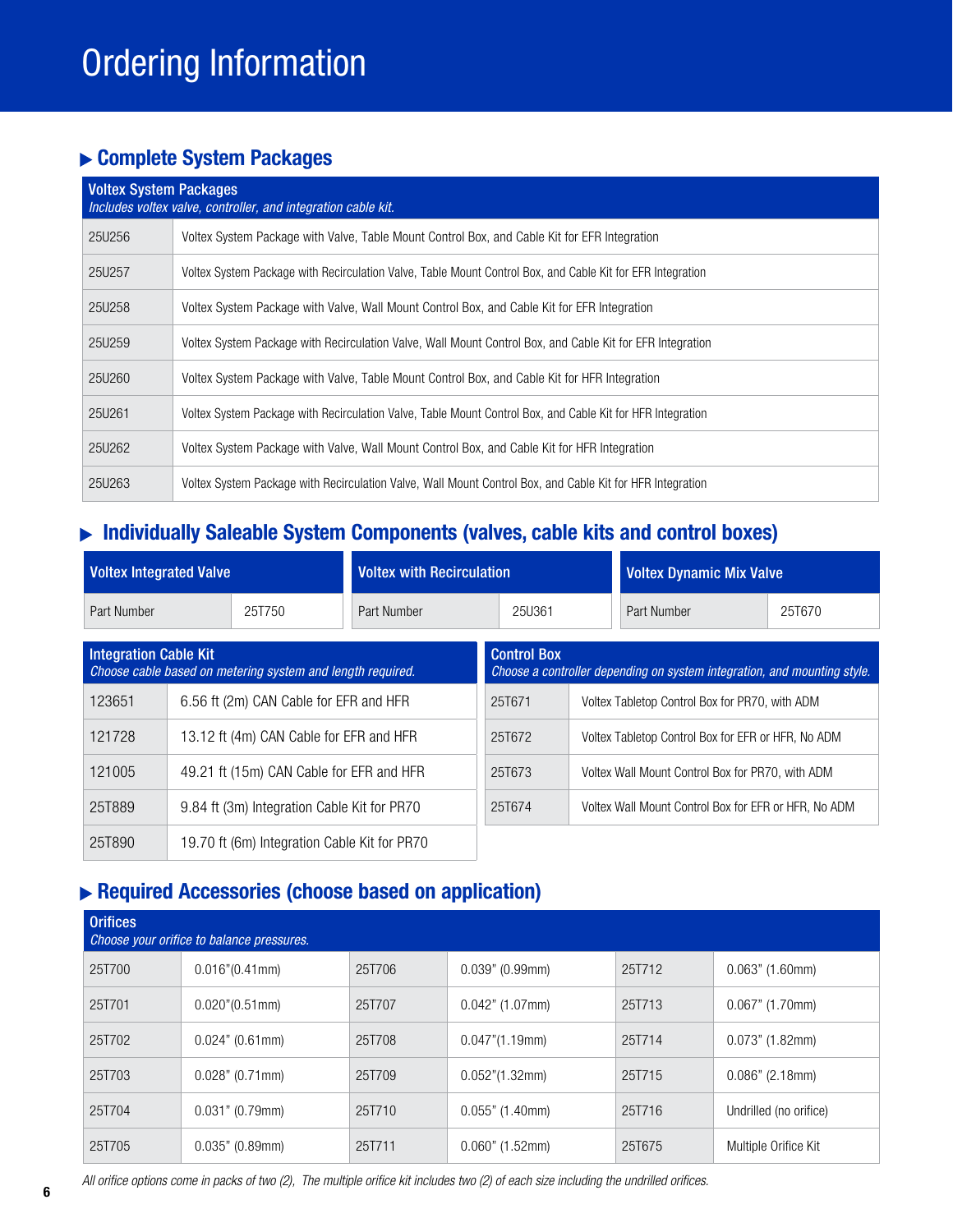## Ordering Information

| <b>Power Cables</b><br>One power cable is required for the Voltex controller. |                                                                                                         |  |  |  |
|-------------------------------------------------------------------------------|---------------------------------------------------------------------------------------------------------|--|--|--|
| 121055                                                                        | Power Cable, NEMA 5-15P (USA, Mexico, Puerto Rico,<br>Canada, Taiwan), 115V, 10A, 7.5 ft (2.2m)         |  |  |  |
| 121054                                                                        | Power Cable, NEMA 6-15P (USA), 250V, 10A, 8 ft (2.4m)                                                   |  |  |  |
| 121056                                                                        | Power Cable, CEE 7/7 (France, Germany, Iceland,<br>Netherlands, Norway, Turkey), 250V, 10A, 8 ft (2.4m) |  |  |  |
| 121057                                                                        | Power Cable, BS1363 (UK, Ireland, Malaysia, Singapore),<br>250V, 10A, 8 ft (2.4m)                       |  |  |  |
| 121058                                                                        | Power Cable, SI32 (Israel), 250V, 10A, 8 ft (2.4m)                                                      |  |  |  |
| 124864                                                                        | Power Cable, AS/NZS 3112 (Australia, New Zealand), 250V,<br>10A, 8 ft (2.4m)                            |  |  |  |
| 124861                                                                        | Power Cable, CEI 23-50 (Italy), 250V, 10A, 8 ft (2.4m)                                                  |  |  |  |
| 124863                                                                        | Power Cable, SEV 1011 (Switzerland), 250V, 10A, 8 ft (2.4m)                                             |  |  |  |
| 124862                                                                        | Power Cable, 107-2-D1 (Denmark), 250V, 10A, 8 ft (2.4m)                                                 |  |  |  |
| 121060                                                                        | Power Cable, SANS 164-1 / BS 546 (South Africa, India).<br>250V, 16A, 8 ft (2.4m)                       |  |  |  |

| <b>Mixers and Shrouds</b><br>Choose mixer size based on application. |         |         |                          |  |
|----------------------------------------------------------------------|---------|---------|--------------------------|--|
|                                                                      | 10 Pack | 50 Pack | <b>Compatible Shroud</b> |  |
| 8mm x 12 element                                                     | 25S024  | 25S025  | 4-419-904                |  |
| 10mm x 12 element                                                    | 25S026  | 25S027  | 4-419-903                |  |
| 13mm x 12 element                                                    | 25S028  | 25S029  | 4-419-902C               |  |
|                                                                      |         |         |                          |  |

## Manual

| 8115 | Voltex |
|------|--------|
|      |        |

3A8115 Voltex Dynamic Mix Valve Instruction Manual

## Optional Accessories

| <b>2K Power Shut-Off Kit</b> |                                                                                            |                                                                                | <b>Pressure Transducers</b><br>Buy two of each part to monitor A/B pressure |  |  |
|------------------------------|--------------------------------------------------------------------------------------------|--------------------------------------------------------------------------------|-----------------------------------------------------------------------------|--|--|
| <b>25U386</b>                | Voltex 2K Power Shut-Off Kit for 8mm Mixer                                                 |                                                                                | Pressure Transducer Kit                                                     |  |  |
| <b>25U385</b>                | Voltex 2K Power Shut-Off Kit for 10mm Mixer                                                |                                                                                | <b>Pressure Transducer Extension Cables</b>                                 |  |  |
| 25U384                       | Voltex 2K Power Shut-Off Kit for 13mm Mixer                                                | 124409                                                                         | 9.8 ft (3m) Extension Cable                                                 |  |  |
| 25U393                       | Kit, Mixer to Shutoff, 10mm, 10 Pack                                                       | 17H363                                                                         | 24.6 ft (7.5m) Extension Cable                                              |  |  |
| 25U394                       | Kit, Mixer to Shutoff, 8mm, 10 Pack                                                        | 17H364                                                                         | 52.5 ft (16m) Extension Cable                                               |  |  |
| 25S089                       | Kit, Mixer, 3mm x 12 Element, Luer Lok, 10 Pack<br>only for use with 2K Power Shut-Off Kit | <b>Pressure Gauges</b>                                                         |                                                                             |  |  |
| 25S090                       | 13mm x 12 Element, Luer Lok, 50 pack<br>only for use with 2K Power Shut-Off Kit            | 25T721                                                                         | Material Pressure Kit (2 included)                                          |  |  |
| 25U350                       | KIT, Tip Valve, 50 pack                                                                    | <b>Extension Cables</b><br>Extension cables for between the Voltex valve and I |                                                                             |  |  |
| 25U351                       | KIT, Tip Valve, 100 pack                                                                   | 25T718                                                                         | 9.8 ft (3m) Extension Harness Kit                                           |  |  |
|                              |                                                                                            | 25T719                                                                         | 19.7 ft (6m) Extension Harness Kit                                          |  |  |
| <b>Air Nucleation</b>        |                                                                                            | 25T720                                                                         | 49.2 ft (15m) Extension Harness Kit                                         |  |  |
| 25T717                       | Air Nucleation Kit (single side)                                                           |                                                                                |                                                                             |  |  |
| 25U461                       | High Pressure Air Nucleation Kit (single side)                                             |                                                                                |                                                                             |  |  |

| <b>Pressure Transducers</b><br>Buy two of each part to monitor A/B pressure simultaneously. |                                                                                                |  |  |  |
|---------------------------------------------------------------------------------------------|------------------------------------------------------------------------------------------------|--|--|--|
| 25U268                                                                                      | Pressure Transducer Kit                                                                        |  |  |  |
| <b>Pressure Transducer Extension Cables</b>                                                 |                                                                                                |  |  |  |
| 124409                                                                                      | 9.8 ft (3m) Extension Cable                                                                    |  |  |  |
| 17H363                                                                                      | 24.6 ft (7.5m) Extension Cable                                                                 |  |  |  |
| 17H364                                                                                      | 52.5 ft (16m) Extension Cable                                                                  |  |  |  |
| <b>Pressure Gauges</b>                                                                      |                                                                                                |  |  |  |
| 25T721<br>Material Pressure Kit (2 included)                                                |                                                                                                |  |  |  |
|                                                                                             | <b>Extension Cables</b><br>Extension cables for between the Voltex valve and Voltex Controller |  |  |  |
| 25T718                                                                                      | 9.8 ft (3m) Extension Harness Kit                                                              |  |  |  |
| 25T719<br>19.7 ft (6m) Extension Harness Kit                                                |                                                                                                |  |  |  |
| 25T720                                                                                      | 49.2 ft (15m) Extension Harness Kit                                                            |  |  |  |